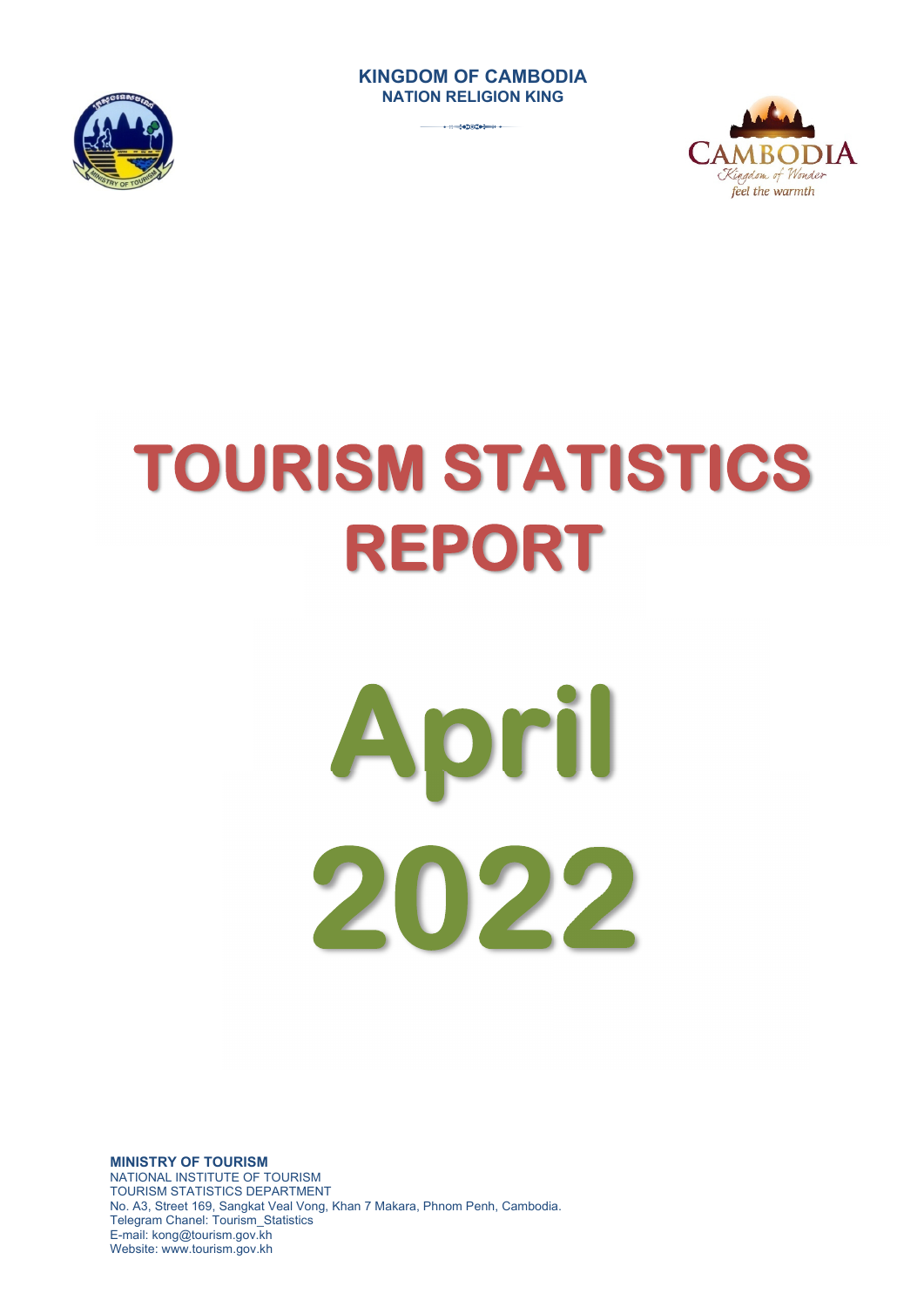# **Tourism Highlights**

International Tourist Arrivals, Average Length of Stays, Hotel Occupancy & International Tourism Receipts in 1993 - 2021

|       | Int'l Tourist Arrivals |            | Average Length                    | <b>Hotel Occupancy</b>            | Int'l Tourism Receipts |
|-------|------------------------|------------|-----------------------------------|-----------------------------------|------------------------|
| Years | Number                 | Change (%) | of Stays (Days)                   | (% )                              | (Million USD)          |
| 1993  | 118,183                |            | N/A                               | N/A                               | N/A                    |
| 1994  | 176,617                | 49.4       | N/A                               | N/A                               | N/A                    |
| 1995  | 219,680                | 24.4       | 8.0                               | 37.0                              | 100                    |
| 1996  | 260,489                | 18.6       | 7.5                               | 40.0                              | 118                    |
| 1997  | 218,843                | $-16.0$    | 6.4                               | 30.0                              | 103                    |
| 1998  | 286,524                | 30.9       | 5.2                               | 40.0                              | 166                    |
| 1999  | 367,743                | 28.3       | 5.5                               | 44.0                              | 190                    |
| 2000  | 466,365                | 26.8       | 5.5                               | 45.0                              | 228                    |
| 2001  | 604,919                | 29.7       | 5.5                               | 48.0                              | 304                    |
| 2002  | 786,524                | 30.0       | 5.8                               | 50.0                              | 379                    |
| 2003  | 701,014                | $-10.9$    | 5.5                               | 50.0                              | 347                    |
| 2004  | 1,055,202              | 50.5       | 6.3                               | 52.0                              | 578                    |
| 2005  | 1,421,615              | 34.7       | 6.3                               | 52.0                              | 832                    |
| 2006  | 1,700,041              | 19.6       | 6.5                               | 54.8                              | 1,049                  |
| 2007  | 2,015,128              | 18.5       | 6.5                               | 54.8                              | 1,400                  |
| 2008  | 2,125,465              | 5.5        | 6.7                               | 62.7                              | 1,595                  |
| 2009  | 2,161,577              | 1.7        | 6.5                               | 63.6                              | 1,561                  |
| 2010  | 2,508,289              | 16.0       | 6.5                               | 65.7                              | 1,786                  |
| 2011  | 2,881,862              | 14.9       | 6.5                               | 66.2                              | 1,912                  |
| 2012  | 3,584,307              | 24.4       | 6.3                               | 68.5                              | 2,210                  |
| 2013  | 4,210,165              | 17.5       | 6.8                               | 69.5                              | 2,547                  |
| 2014  | 4,502,775              | 7.0        | 6.5                               | 67.6                              | 2,736                  |
| 2015  | 4,775,231              | 6.1        | 6.8                               | 70.2                              | 3,012                  |
| 2016  | 5,011,712              | $5.0$      | 6.3                               | 68.9                              | 3,212                  |
| 2017  | 5,602,157              | 11.8       | 6.6                               | 71.3                              | 3,638                  |
| 2018  | 6,201,077              | 10.7       | $7.0$                             | 72.2                              | 4,375                  |
| 2019  | 6,610,592              | 6.6        | 6.2                               | 63.5                              | 4,919                  |
| 2020  | 1,306,143              | $-80.2$    | Jan - Mar: 6.2<br>Apr - Dec: 30.0 | Jan - Mar: 78.9<br>Apr - Dec: 8.3 | 1,023                  |
| 2021  | 196,495                | $-85.0$    | 30.0                              | 15.5                              | 184                    |

**International Tourist Arrivals to Cambodia**

|                |             |           |           |                |             |                |       |        |         |                  | Change (%)              |
|----------------|-------------|-----------|-----------|----------------|-------------|----------------|-------|--------|---------|------------------|-------------------------|
| <b>Months</b>  | 2017        | 2018      | 2019      | 2020           | 2021        | 2022           | 18/17 | 19/18  | 20/19   | 21/20            | 2022*/21                |
| Q1             | 1,502,896   | 1,711,253 | 1,877,853 | 1,155,226      | 70,901      | 159,546        | 13.9  | 9.7    | $-38.5$ | $-93.9$          | 125.0                   |
| Jan            | 532,206     | 596,241   | 647,206   | 547,963        | 20,567      | 44,910         | 12.0  | 8.5    | $-15.3$ | $-96.2$          | 118.4                   |
| Feb            | 493,316     | 542,937   | 597,483   | 383,863        | 20,580      | 50,411         | 10.1  | 10.0   | $-35.8$ | $-94.6$          | 145.0                   |
| Mar            | 477,374     | 572,075   | 633,164   | 223,400        | 29,754      | 64,225         | 19.8  | 10.7   | $-64.7$ | $-86.7$          | 115.9                   |
| Q2             | 1,159,783   | 1,290,407 | 1,460,621 | 27,600         | 31,659      | 81,939         | 11.3  | 13.2   | -98.1   | 14.7             |                         |
| Apr            | 412,925     | 463,423   | 537,656   | 4,841          | 11,938      | 81,939         | 12.2  | 16.0   | $-99.1$ | 146.6            | 586.4                   |
| May            | 368,809     | 419,171   | 472,952   | 10,475         | 8,757       |                | 13.7  | 12.8   | $-97.8$ | $-16.4$          |                         |
| Jun            | 378,049     | 407,813   | 450,013   | 12,284         | 10,964      |                | 7.9   | 10.3   | $-97.3$ | $-10.7$          |                         |
| Q3             | 1,250,082   | 1,374,373 | 1,475,832 | 64,854         | 29,114      | $\bf{0}$       | 9.9   | 7.4    | -95.6   | $-55.1$          |                         |
| Jul            | 446,627     | 454,056   | 502,421   | 20,689         | 9,984       |                | 1.7   | 10.7   | $-95.9$ | $-51.7$          |                         |
| Aug            | 427,224     | 494,043   | 519,502   | 23,028         | 9,163       |                | 15.6  | 5.2    | $-95.6$ | $-60.2$          |                         |
| Sep            | 376,231     | 426,274   | 453,909   | 21,137         | 9,967       |                | 13.3  | 6.5    | $-95.3$ | $-52.8$          |                         |
| Q4             | 1,689,396   | 1,825,044 | 1,796,286 | 58,463         | 64,821      | $\bf{0}$       | 8.0   | $-1.6$ | -96.7   | 10.9             |                         |
| Oct            | 417,039     | 453,370   | 481,782   | 20,210         | 12,759      |                | 8.7   | 6.3    | $-95.8$ | $-36.9$          |                         |
| Nov            | 570,471     | 616,549   | 602,042   | 18,184         | 18,933      |                | 8.1   | $-2.4$ | $-97.0$ | 4.1              |                         |
| Dec            | 701,886     | 755,125   | 712,462   | 20,069         | 33,129      |                | 7.6   | $-5.6$ | $-97.2$ | 65.1             |                         |
| T <sub>1</sub> | E CAO 4 E 7 | C 004 077 | C CAN ENN | <b>200.442</b> | $AOC$ $AOC$ | <b>244 40E</b> | 407   | c c    | 000     | 0.5 <sub>n</sub> | $A \cap A$ <sub>E</sub> |

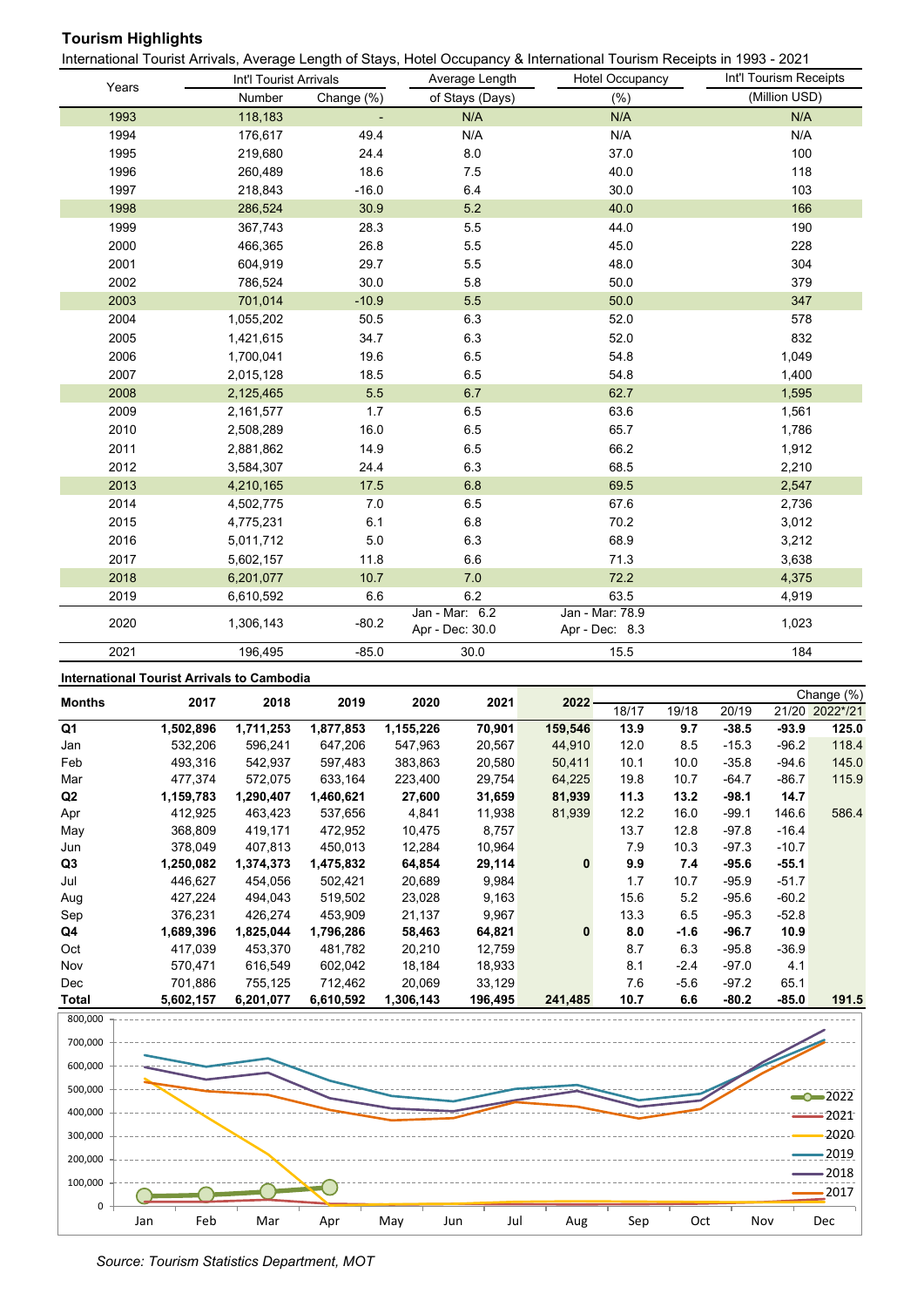#### **CAMBODIA: TOURISM STATISTICS REPORT IN THE FIRST FOUR MONTHS 2022**

#### **I. INBOUND TOURISM**

1. International tourist arrivals in January - April 2022

|                                | Inbound tourism |        |         | Share $(\%)$ | Change (%) |          |
|--------------------------------|-----------------|--------|---------|--------------|------------|----------|
|                                | 2020            | 2021   | 2022    | 2022*        | 21/20      | 2022*/21 |
| Air                            | 667,387         | 38,346 | 131,864 | 54.6         | $-94.3$    | 243.9    |
| Phnom Penh Int'l Airport (PNH) | 368,403         | 31,369 | 113,406 | 47.0         | $-91.5$    | 261.5    |
| Siem Reap Int'l Airport (REP)  | 240,811         | 2      | 15,171  | 6.3          | $-100.0$   | 758450.0 |
| Kong Keng (KOS)                | 58,173          | 6.975  | 3,287   | 1.4          | $-88.0$    | $-52.9$  |
| <b>Land and Waterways</b>      | 492,680         | 44.493 | 109,621 | 45.4         | $-91.0$    | 146.4    |
| Land                           | 441,191         | 44,491 | 106,614 | 44.1         | $-89.9$    | 139.6    |
| Waterways                      | 51,489          | 2      | 3,007   | 1.2          | $-100.0$   | 150250.0 |
| Total                          | 1,160,067       | 82,839 | 241,485 | 100.0        | $-92.9$    | 191.5    |

2. Top ten markets arrivals in January - April 2022



#### **II. OUTBOUND TOURISM**

Outbound tourism in January - March 2022

|                                  | Outbound tourism |        |         |         | Change (%) |
|----------------------------------|------------------|--------|---------|---------|------------|
|                                  | 2020             | 2021   | 2022    | 21/20   | 2022*/21   |
| Cambodia Outbound Tourists       | 309.431          | 6.969  | 54.933  | $-97.7$ | 688.2      |
| International Tourists Departure | 1.206.438        | 80.748 | 189.628 | $-93.3$ | 134.8      |

#### **III. INTERNAL TOURISM**

Domestic and foreign visitors' arrivals to the regions in January - April 2022

|                       | January - April 2021 |            | January - April 2022 |            | Change 2022*/21 (%) |            |  |
|-----------------------|----------------------|------------|----------------------|------------|---------------------|------------|--|
|                       | <b>KHM</b>           | <b>FOR</b> | <b>KHM</b>           | <b>FOR</b> | KHM                 | <b>FOR</b> |  |
| Phnom Penh            | 374,196              | 71,494     | 1.096.220            | 167,089    | 193.0               | 133.7      |  |
| Siem Reap Angkor      | 115,255              | 4.528      | 806.840              | 33,205     | 600.0               | 633.3      |  |
| Coastal Zone          | 906.372              | 44.011     | 1,945,409            | 180.652    | 114.6               | 310.5      |  |
| <b>Preah Sihanouk</b> | 532,380              | 37,282     | 1,210,459            | 161,618    | 127.4               | 333.5      |  |
| Eco-tourism Zone      | 142.736              | 2.178      | 337.619              | 4.002      | 136.5               | 83.7       |  |
| <b>Others</b>         | 261,413              | 5,362      | 449.853              | 20.125     | 72.1                | 275.3      |  |
| Total                 | 1,799,972            | 127,573    | 4,635,941            | 405,073    | 157.6               | 217.5      |  |

#### **Note:**

KHM: Cambodia visitors

FOR: Foreign visitors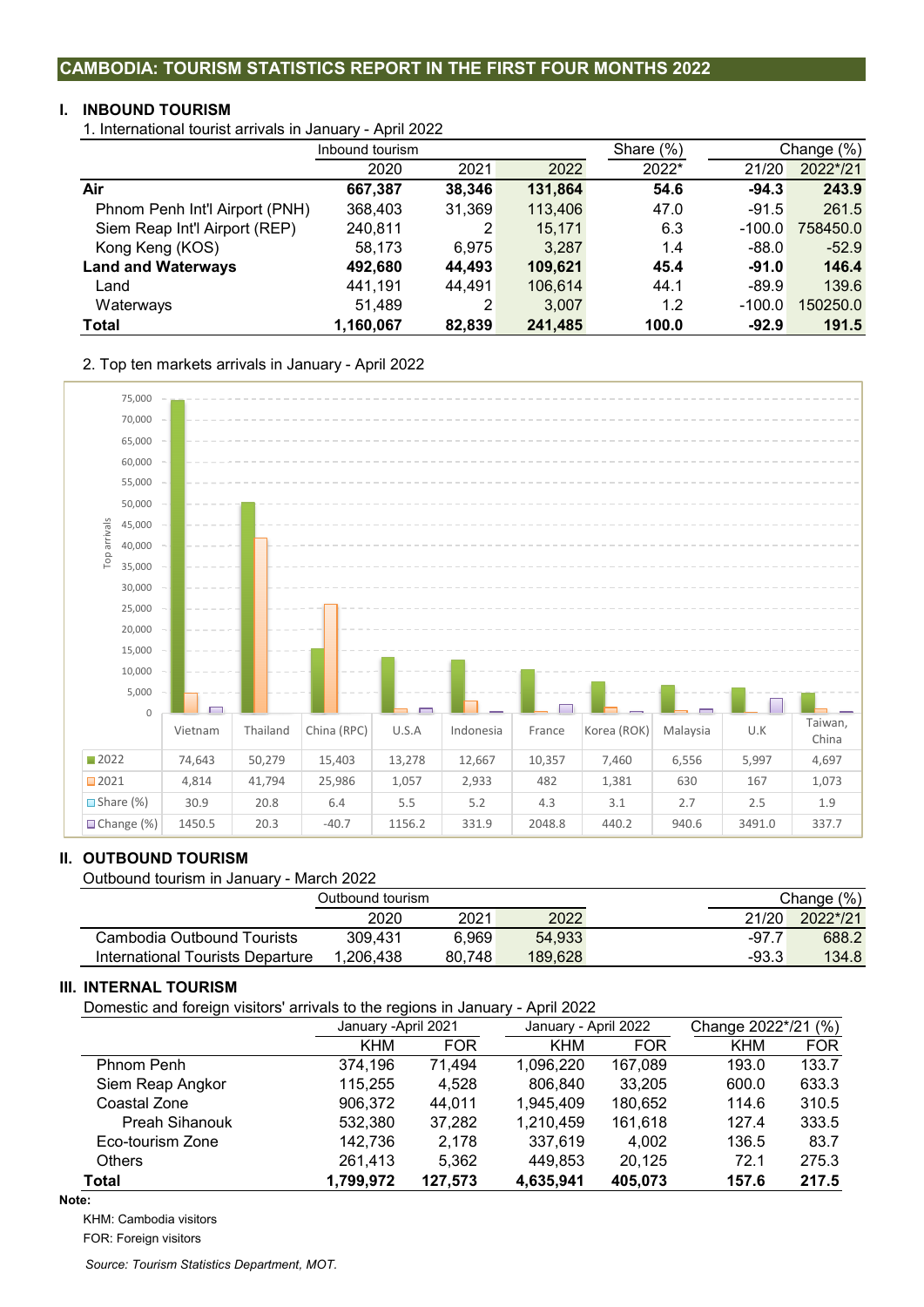#### **International Tourist Arrivals to Cambodia by Country of Residence in January - April 2022**

*(by all means of transportation)*

| Regions                         | 2021            |         |                   | 2022         |              |                | Share           | Change   |
|---------------------------------|-----------------|---------|-------------------|--------------|--------------|----------------|-----------------|----------|
| Country of Residence            |                 |         | Purposes of Visit |              | Total        |                | 2022*           | 2022*/21 |
|                                 |                 | Holiday | <b>Business</b>   | Others       |              | Female         | (% )            | (%)      |
| <b>Grand Total</b>              | 82,839          | 158,959 | 68,613            | 13,913       | 241,485      | 71,002         | 100.0           | 191.5    |
| Asia and the Pacific            | 80,277          | 129,283 | 61,337            | 3,361        | 193,981      | 52,104         | 80.3            | 141.6    |
| <b>ASEAN (Southeast Asia)</b>   | 50,685          | 114,732 | 37,980            | 378          | 153,090      | 41,820         | 63.4            | 202.0    |
| Brunei Darussalam               | 0               | 23      | 56                | 0            | 79           | 13             | 0.0             |          |
| Indonesia                       | 2,933           | 5,427   | 7,228             | 12           | 12,667       | 2,610          | 5.2             | 331.9    |
| Lao PDR                         | 33              | 245     | 342               | 4            | 591          | 179            | 0.2             | 1690.9   |
| Malaysia                        | 630             | 3,411   | 3,071             | 74           | 6,556        | 1,417          | 2.7             | 940.6    |
| Myanmar                         | 70              | 477     | 629               | 4            | 1,110        | 452            | 0.5             | 1485.7   |
| Philippines                     | 269             | 1,984   | 1,445             | 8            | 3,437        | 1,735          | 1.4             | 1177.7   |
| Singapore                       | 142             | 2,835   | 790               | 54           | 3,679        | 966            | 1.5             | 2490.8   |
| Thailand                        | 41,794          | 47,551  | 2,609             | 119          | 50,279       | 3,720          | 20.8            | 20.3     |
| <b>Timor Leste</b>              | 0               | 0       | 49                | 0            | 49           | 7              | 0.0             |          |
| Vietnam                         | 4,814           | 52,779  | 21,761            | 103          | 74,643       | 30,721         | 30.9            | 1450.5   |
| <b>Northeast Asia</b>           | 29,066          | 9,453   | 20,156            | 931          | 30,540       | 7,417          | 12.6            | 5.1      |
| China                           | 25,986          | 3,672   | 11,692            | 39           | 15,403       | 3,613          | 6.4             | $-40.7$  |
| Hong Kong (China)               | 3               | 0       | $\mathbf{1}$      | 0            | $\mathbf{1}$ | 1              | 0.0             | $-66.7$  |
| Japan                           | 613             | 876     | 1,945             | 96           | 2,917        | 723            | 1.2             | 375.9    |
| Korea (ROK)                     | 1,381           | 3,330   | 3,432             | 698          | 7,460        | 1,992          | 3.1             | 440.2    |
| Macau (China)                   | 0               | 0       | 1                 | 0            | 1            | 0              | 0.0             |          |
| Mongolia                        | 10              | 37      | 24                | 0            | 61           | 20             | 0.0             | 510.0    |
| Taiwan (China)                  | 1,073           | 1,538   | 3,061             | 98           | 4,697        | 1,068          | 1.9             | 337.7    |
| Southern Asia                   | 308             | 2,563   | 2,364             | 9            | 4,936        | 943            | 2.0             | 1502.6   |
| Afghanistan                     | 1               | 9       | 112               | 0            | 121          | 56             | 0.1             | 12000.0  |
| Bangladesh                      | 45              | 220     | 485               | 2            | 707          | 75             | 0.3             | 1471.1   |
|                                 | 1               | 3       | 0                 | 0            | 3            | $\overline{2}$ |                 | 200.0    |
| Bhutan                          |                 |         |                   |              |              |                | 0.0             |          |
| India                           | 136             | 1,714   | 1,310             | 4            | 3,028        | 604            | 1.3             | 2126.5   |
| Iran                            | 9               | 25      | 24                | 0            | 49           | 13             | 0.0             | 444.4    |
| Nepal                           | 11              | 157     | 167               | 1            | 325          | 45             | 0.1             | 2854.5   |
| Pakistan                        | 24              | 201     | 88                | 1            | 290          | 56             | 0.1             | 1108.3   |
| Srilanka                        | 81              | 234     | 178               | 1            | 413          | 92             | 0.2             | 409.9    |
| Oceania                         | 215             | 2,467   | 799               | 2,043        | 5,309        | 1,896          | 2.2             | 2369.3   |
| Australia                       | 157             | 2,197   | 713               | 1,762        | 4,672        | 1,661          | 1.9             | 2875.8   |
| Fiji                            | 0               | 10      | 5                 | 0            | 15           | 5              | 0.0             |          |
| New Zealand                     | 58              | 260     | 81                | 281          | 622          | 230            | 0.3             | 972.4    |
| Other Asia & the Pacific        | 3               | 68      | 38                | 0            | 106          | 28             | 0.0             | 3433.3   |
| <b>Europe</b>                   | 1,218           | 22,422  | 4,874             | 3,051        | 30,347       | 12,204         | $\frac{1}{2.6}$ | 2391.5   |
| <b>Northern Europe</b>          | 236             | 6,835   | 1,183             | 145          | 8,163        | 3,163          | 3.4             | 3358.9   |
| Denmark                         | 24              | 527     | 62                | 11           | 600          | 398            | 0.2             | 2400.0   |
| Finland                         | 7               | 175     | 37                | 10           | 222          | 78             | 0.1             | 3071.4   |
| Iceland                         | 0               | 15      | $\mathbf{1}$      | 0            | 16           | 10             | 0.0             |          |
| Ireland                         | 10              | 411     | 70                | 2            | 483          | 180            | 0.2             | 4730.0   |
| Norway                          | 5               | 210     | 38                | 18           | 266          | 75             | 0.1             | 5220.0   |
| Sweden                          | 23              | 457     | 90                | 32           | 579          | 254            | 0.2             | 2417.4   |
| United Kingdom                  | 167             | 5,040   | 885               | 72           | 5,997        | 2,168          | 2.5             | 3491.0   |
| <b>Western Europe</b>           | 756             | 11,683  | 2,560             | 2,854        | 17,097       | 6,952          | 7.1             | 2161.5   |
| Austria                         | 8               | 262     | 29                | 24           | 315          | 116            | 0.1             | 3837.5   |
| Belgium                         | 28              | 589     | 140               | 86           | 815          | 325            | 0.3             | 2810.7   |
| France                          | 482             | 6,350   | 1,592             | 2,415        | 10,357       | 4,380          | 4.3             | 2048.8   |
| Germany                         | 155             | 2,804   | 512               | 139          | 3,455        | 1,283          | 1.4             | 2129.0   |
| Luxembourg                      | 0               | 24      | 5                 | 0            | 29           | 12             | 0.0             |          |
| Monaco                          | 0               | 3       | 0                 | 0            | 3            | 3              | 0.0             |          |
| <b>Netherlands</b>              | 41              | 925     | 149               | 58           | 1,132        | 428            | 0.5             | 2661.0   |
| Switzerland                     | 42              | 726     | 133               | 132          | 991          | 405            | 0.4             | 2259.5   |
| <b>Central / Eastern Europe</b> | 121             | 1,784   | 462               | 24           | 2,270        | 1,000          | 0.9             | 1776.0   |
| <b>Bulgaria</b>                 | 4               | 36      | 7                 | 2            | 45           | 17             | 0.0             | 1025.0   |
| Czech Republic                  | 8               | 255     | 24                | 1            | 280          | 95             | 0.1             | 3400.0   |
| Estonia                         | 0               | 65      | $\overline{7}$    | 0            | 72           | 26             | 0.0             |          |
| Hungary                         | 5               | 107     | 18                | 11           | 136          | 63             | 0.1             | 2620.0   |
| Kazakhstan                      | 10              | 59      | 31                | 3            | 93           | 47             | 0.0             | 830.0    |
| Kyrgyzstan                      | 0               | 34      | 9                 | 0            | 43           | 13             | 0.0             |          |
| Latvia                          | 1               | 38      | 11                | 0            | 49           | 24             | 0.0             | 4800.0   |
| Lithuania                       | 0               | 53      | 7                 | 1            | 61           | 27             |                 |          |
|                                 |                 |         |                   |              |              |                | 0.0             |          |
| Poland                          | 17              | 280     | 63                | 2            | 345          | 135            | 0.1             | 1929.4   |
| Romania                         | 9               | 127     | 24                | 0            | 151          | 61             | 0.1             | 1577.8   |
| <b>Russian Federation</b>       | 36              | 540     | 195               | 2            | 737          | 367            | 0.3             | 1947.2   |
| Slovakia                        | 16              | 77      | 22                | 1            | 100          | 35             | 0.0             | 525.0    |
| Ukraine                         | 12              | 100     | 38                | 1            | 139          | 84             | 0.1             | 1058.3   |
| Uzbekistan                      | 3               | 13      | 6                 | 0            | 19           | 6              | 0.0             | 533.3    |
| <b>Southern Europe</b>          | $\overline{82}$ | 1,410   | 343               | 24           | 1,777        | 655            | 0.7             | 2067.1   |
| Croatia                         | 3               | 28      | 8                 | 0            | 36           | 11             | 0.0             | 1100.0   |
| Greece                          | 3               | 75      | 11                | $\mathbf{1}$ | 87           | 30             | 0.0             | 2800.0   |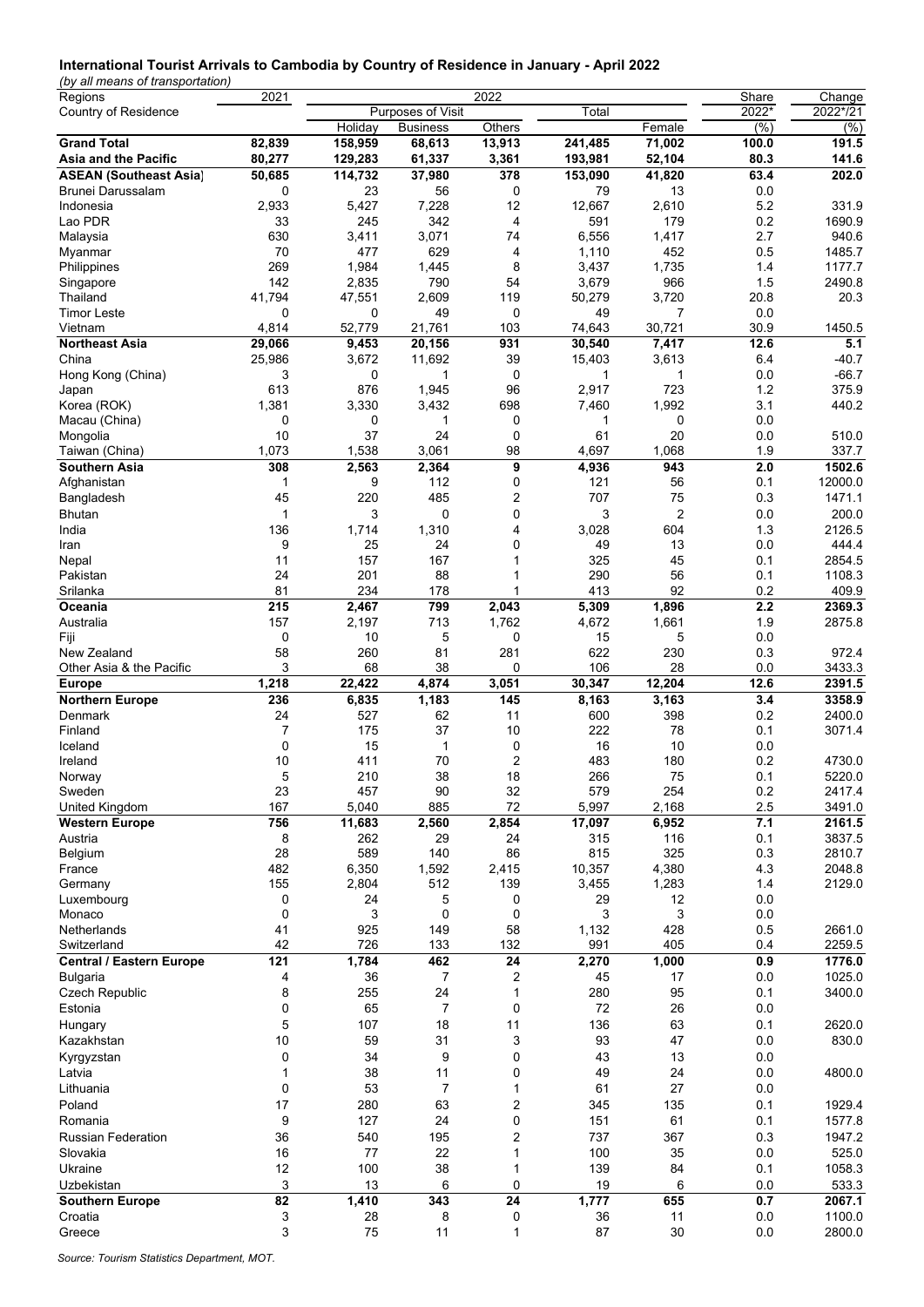#### **International Tourist Arrivals to Cambodia by Country of Residence in January - April 2022**

*(by all means of transportation)*

| Regions                          | 2021           |         |                   | Share  | Change         |                         |         |          |
|----------------------------------|----------------|---------|-------------------|--------|----------------|-------------------------|---------|----------|
| <b>Country of Residence</b>      |                |         | Purposes of Visit |        | Total          |                         | 2022*   | 2022*/21 |
|                                  |                | Holiday | <b>Business</b>   | Others |                | Female                  | $(\% )$ | (%)      |
| <b>Grand Total</b>               | 82,839         | 158,959 | 68,613            | 13,913 | 241,485        | 71,002                  | 100.0   | 191.5    |
| Italy                            | 40             | 539     | 152               | 18     | 709            | 213                     | 0.3     | 1672.5   |
| Malta                            | 0              | 3       | 0                 | 0      | 3              | 3                       | 0.0     |          |
| Portugal                         | 9              | 138     | 26                | 1      | 165            | 66                      | 0.1     | 1733.3   |
| Serbia                           | 4              | 13      | 29                | 0      | 42             | 6                       | 0.0     | 950.0    |
| Slovenia                         | 4              | 26      | 6                 | 0      | 32             | $\overline{7}$          | 0.0     | 700.0    |
| Spain                            | 19             | 588     | 111               | 4      | 703            | 319                     | 0.3     | 3600.0   |
| <b>East Mediterranean Europe</b> | 22             | 536     | 74                | 2      | 612            | 249                     | 0.3     | 2681.8   |
| Israel                           | 5              | 410     | 27                | 2      | 439            | 209                     | 0.2     | 8680.0   |
| Turkey                           | 17             | 126     | 47                | 0      | 173            | 40                      | 0.1     | 917.6    |
| Other Europe                     | 1              | 174     | 252               | 2      | 428            | 185                     | 0.2     | 42700.0  |
| <b>Americas</b>                  | 1,208          | 6,631   | 2,022             | 7,489  | 16,142         | 6,380                   | 6.7     | 1236.3   |
| <b>North America</b>             | 1,179          | 6,171   | 1,868             | 7,487  | 15,526         | 6,125                   | 6.4     | 1216.9   |
| Canada                           | 112            | 1,047   | 307               | 717    | 2,071          | 774                     | 0.9     | 1749.1   |
| Mexico                           | 10             | 119     | 57                | 1      | 177            | 69                      | 0.1     | 1670.0   |
| United States of America         | 1,057          | 5,005   | 1,504             | 6,769  | 13,278         | 5,282                   | 5.5     | 1156.2   |
| <b>Central America</b>           | 2              | 21      | 9                 | 0      | 30             | 10                      | 0.0     |          |
| Costa Rica                       | 0              | 5       | 1                 | 0      | 6              | $\overline{\mathbf{c}}$ | 0.0     |          |
| Honduras                         | 1              | 5       | 3                 | 0      | 8              | $\overline{\mathbf{c}}$ | 0.0     |          |
| Jamaica                          |                | 11      | 5                 | 0      | 16             | 6                       | 0.0     |          |
| <b>South America</b>             | 26             | 391     | 109               | 1      | 501            | 230                     | 0.2     | 1826.9   |
| Argentina                        | 2              | 63      | 1                 | 0      | 64             | 25                      | 0.0     | 3100.0   |
| <b>Brazil</b>                    | 15             | 169     | 54                | 1      | 224            | 106                     | 0.1     | 1393.3   |
| Chile                            | 1              | 40      | 6                 | 0      | 46             | 16                      | 0.0     | 4500.0   |
| Colombia                         | 3              | 65      | 30                | 0      | 95             | 42                      | 0.0     | 3066.7   |
| Ecuador                          | 2              | 14      | 3                 | 0      | 17             | 7                       | 0.0     | 750.0    |
| Peru                             | 0              | 23      | 9                 | 0      | 32             | 19                      | 0.0     |          |
| Uruguay                          | $\overline{2}$ | 3       | 1                 | 0      | 4              | 3                       | 0.0     | 100.0    |
| Venezuela                        | 1              | 14      | 5                 | 0      | 19             | 12                      | 0.0     | 1800.0   |
| <b>Other America</b>             | 1              | 48      | 36                | 1      | 85             | 15                      | 0.0     | 8400.0   |
| Africa                           | 94             | 451     | 290               | 6      | 747            | 274                     | 0.3     | 694.7    |
| <b>North Africa</b>              | 5              | 39      | 9                 | 0      | 48             | 25                      | 0.0     | 860.0    |
| Morocco                          | 3              | 17      | 4                 | 0      | 21             | 14                      | 0.0     | 600.0    |
| Sudan                            | 0              | 4       | 0                 | 0      | 4              | 0                       | 0.0     |          |
| Tunisia                          | $\overline{c}$ | 18      | 5                 | 0      | 23             | 11                      | 0.0     | 1050.0   |
|                                  |                |         |                   |        |                |                         |         |          |
| Subsaharan Africa                | 89             | 292     | 218               | 2      | 512            | 195                     | 0.2     | 475.3    |
| Cameroon                         | 3              | 24      | 13                | 0      | 37             | 9                       | 0.0     | 1133.3   |
| Congo                            | 0              | 1       | $\mathbf 0$       | 0      | 1              | 0                       | 0.0     |          |
| Ghana                            | 0              | 4       | 4                 | 0      | 8              | 3                       | 0.0     |          |
| Kenya                            | 11             | 13      | 10                | 1      | 24             | 14                      | 0.0     | 118.2    |
| Liberia                          | 0              | 4<br>г. | $\mathbf 0$       | 0      | 4              | $\mathbf{1}$            | 0.0     |          |
| Nigeria                          | 26             |         | 51                | 0      | 56             | 4                       | 0.0     | 115.4    |
| South Africa                     | 37             | 223     | 116               | 1      | 340            | 150                     | 0.1     | 818.9    |
| Tanzania                         | 2              | 2       | 6                 | 0      | 8              | 1                       | 0.0     | 300.0    |
| Uganda                           | 8              | 8       | 13                | 0      | 21             | 8                       | 0.0     | 162.5    |
| Zimbabwe                         | 2<br>0         | 8       | 5                 | 0      | 13             | $\,$ 5 $\,$             | 0.0     | 550.0    |
| Other Africa                     |                | 120     | 63                | 4      | 187            | 54                      | 0.1     |          |
| <b>Middle East</b>               | 42             | 172     | 90                | 6      | 268            | 40                      | 0.1     | 538.1    |
| Egypt                            | 4              | 49      | 25                | 2      | 76             | 12                      | 0.0     | 1800.0   |
| Iraq                             | 2              | 13      | 5                 | 1      | 19             | 0                       | 0.0     | 850.0    |
| Jordan                           | $\overline{7}$ | 20      | 10                | 0      | 30             | 7                       | 0.0     | 328.6    |
| Kuwait                           | 3              | 5       | 7                 | 0      | 12             | $\overline{c}$          | 0.0     | 300.0    |
| Oman                             | 1              | 2       | 1                 | 0      | 3              | 0                       | 0.0     | 200.0    |
| Palestine                        | 0              | 4       | 0                 | 0      | 4              | 4                       | 0.0     |          |
| Qatar                            |                | 3       | 0                 | 0      | 3              | 0                       | 0.0     | 200.0    |
| Saudi Arabia                     | 0              | 32      | 18                | 0      | 50             | 6                       | 0.0     |          |
| Syria                            | 2              | 10      | 7                 | 0      | 17             | 1                       | 0.0     | 750.0    |
| <b>United Arab Emirates</b>      | 22             | 6       | 0                 |        | $\overline{7}$ | 0                       | 0.0     | $-68.2$  |
| Yemen                            | 0<br>0         | 7       | 3                 | 0      | 10             | 0<br>8                  | 0.0     |          |
| Other Middle East                |                | 21      | 14                | 2      | 37             |                         | 0.0     |          |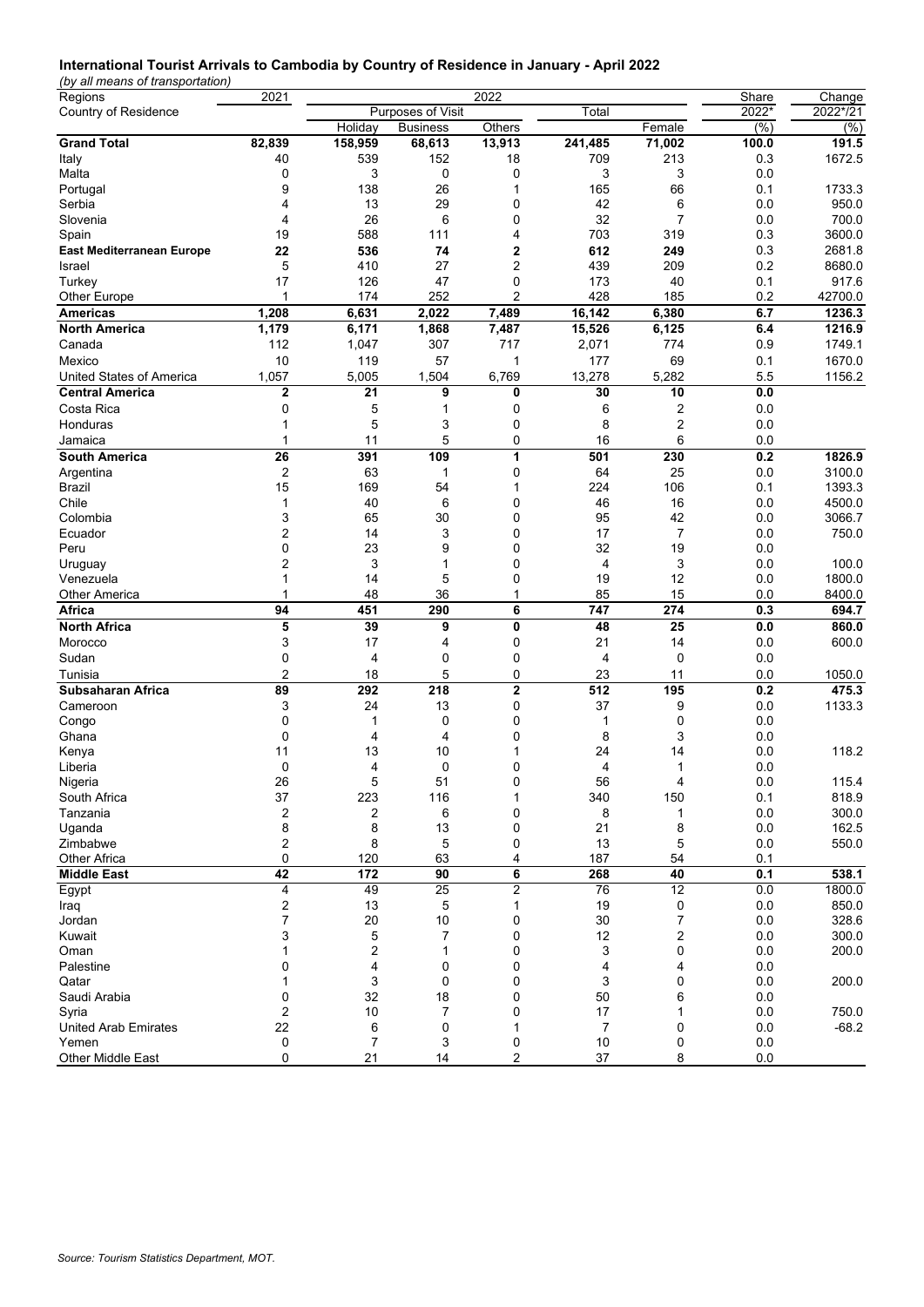#### **I. INBOUND TOURISM**

1. International tourist arrivals in April 2022

|                                | Inbound tourism |        |        | Share $(\%)$ |          | Change (%) |
|--------------------------------|-----------------|--------|--------|--------------|----------|------------|
|                                | 2020            | 2021   | 2022   | 2022*        | 21/20    | 2022*/21   |
| Air                            | 3,746           | 4,811  | 44,888 | 54.8         | 28.4     | 833.0      |
| Phnom Penh Int'l Airport (PNH) | 3,088           | 4,314  | 38,586 | 47.1         | 39.7     | 794.4      |
| Siem Reap Int'l Airport (REP)  | 26              | 0      | 4,795  | 5.9          | $-100.0$ |            |
| Kong Keng (KOS)                | 632             | 497    | 1,507  | 1.8          | $-21.4$  | 203.2      |
| <b>Land and Waterways</b>      | 1,095           | 7,127  | 37,051 | 45.2         | 550.9    | 419.9      |
| Land                           | 1,095           | 7,125  | 36,080 | 44.0         | 550.7    | 406.4      |
| Waterways                      | 0               | 2      | 971    | 1.2          |          | 48450.0    |
| Total                          | 4.841           | 11.938 | 81,939 | 100.0        | 146.6    | 586.4      |

2. Top ten markets arrivals in April 2022



## **II. OUTBOUND TOURISM**

Outbound tourism in April 2022

|                                  |        | Change (%) |        |       |          |
|----------------------------------|--------|------------|--------|-------|----------|
|                                  | 2020   | 2021       | 2022   | 21/20 | 2022*/21 |
| Cambodia Outbound Tourists       | 1.081  | .460       | 24.523 | 35.1  | 1579.7   |
| International Tourists Departure | 13,366 | 17.082     | 69.913 | 27.8  | 309.3    |

## **III. INTERNAL TOURISM**

Domestic and foreign visitors' arrivals to the regions in April 2022

| ັ                     | ັ          |            |            |            |                     |            |  |
|-----------------------|------------|------------|------------|------------|---------------------|------------|--|
|                       | April 2021 |            | April 2022 |            | Change 2022*/21 (%) |            |  |
|                       | <b>KHM</b> | <b>FOR</b> | <b>KHM</b> | <b>FOR</b> | <b>KHM</b>          | <b>FOR</b> |  |
| Phnom Penh            | 0          | 5.075      | 414.842    | 60.325     |                     | 1088.7     |  |
| Siem Reap Angkor      | 0          | 46         | 452,000    | 13,365     |                     | 28954.3    |  |
| Coastal Zone          | 3.081      | 1.952      | 656.814    | 49,556     | 21218.2             | 2438.7     |  |
| <b>Preah Sihanouk</b> | 0          | 1.844      | 348,400    | 39,286     |                     | 2030.5     |  |
| Eco-tourism Zone      | 3.391      | 35         | 108,757    | 1,580      | 3107.2              | 4414.3     |  |
| <b>Others</b>         | 19,693     | 318        | 186,836    | 9.703      | 848.7               | 2951.3     |  |
| <b>Total</b>          | 26,165     | 7,426      | 1,819,249  | 134,529    | 6853.0              | 1711.6     |  |

#### **Note:**

KHM: Cambodia visitors

FOR: Foreign visitors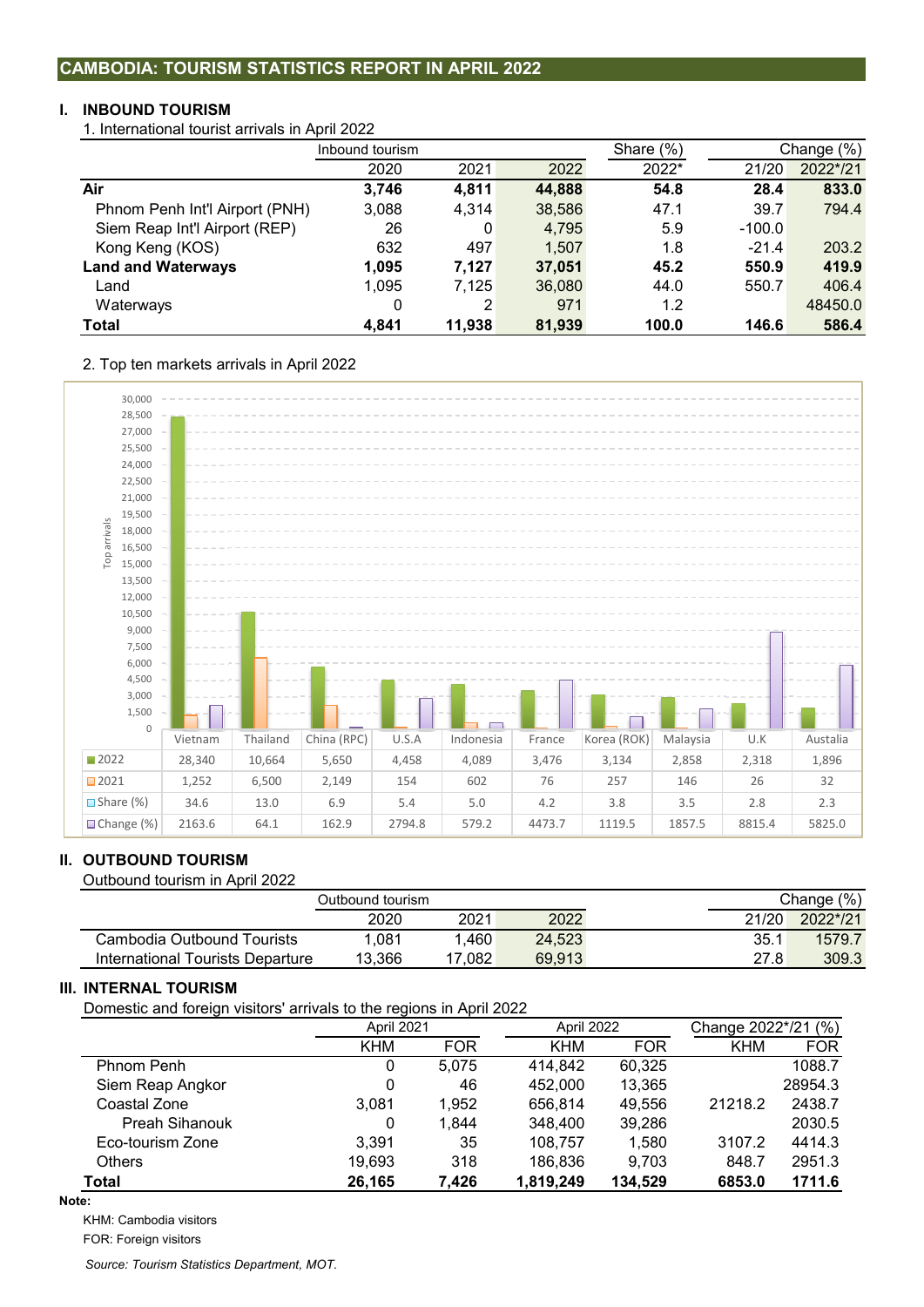#### **International Tourist Arrivals to Cambodia by Country of Residence in April 2022**

*(by all means of transportation)*

| Regions                         | 2021           |         |                   | 2022         |              |                | Share | Change             |
|---------------------------------|----------------|---------|-------------------|--------------|--------------|----------------|-------|--------------------|
| Country of Residence            |                |         | Purposes of Visit |              | Total        |                | 2022* | 2022*/21           |
|                                 |                | Holiday | <b>Business</b>   | Others       |              | Female         | (% )  | (% )               |
| <b>Grand Total</b>              | 11,938         | 51,714  | 25,405            | 4,820        | 81,939       | 26,779         | 100.0 | 586.4              |
| Asia and the Pacific            | 11,524         | 41,140  | 22,967            | 1,400        | 65,507       | 20,035         | 79.9  | 468.4              |
| <b>ASEAN (Southeast Asia)</b>   | 8,609          | 34,341  | 14,872            | 181          | 49,394       | 15,881         | 60.3  | 473.7              |
| <b>Brunei Darussalam</b>        | 0              |         |                   |              | 3            | 2              | 0.0   |                    |
|                                 |                | 2       | 1                 | 0            |              |                |       |                    |
| Indonesia                       | 602            | 902     | 3,181             | 6            | 4,089        | 874            | 5.0   | 579.2              |
| Lao PDR                         | 0              | 94      | 30                | 2            | 126          | 52             | 0.2   |                    |
| Malaysia                        | 146            | 1,607   | 1,215             | 36           | 2,858        | 633            | 3.5   | 1857.5             |
| Myanmar                         | 20             | 220     | 210               | 3            | 433          | 185            | 0.5   | 2065.0             |
| Philippines                     | 72             | 781     | 600               | $\mathbf{1}$ | 1,382        | 808            | 1.7   | 1819.4             |
| Singapore                       | 17             | 1,199   | 273               | 27           | 1,499        | 415            | 1.8   | 8717.6             |
| Thailand                        | 6,500          | 9,598   | 1,016             | 50           | 10,664       | 1,320          | 13.0  | 64.1               |
| <b>Timor Leste</b>              | 0              | 0       | 0                 | 0            | 0            | 0              | 0.0   |                    |
| Vietnam                         | 1,252          | 19,938  | 8,346             | 56           | 28,340       | 11,592         | 34.6  | 2163.6             |
| <b>Northeast Asia</b>           | 2,807          | 4,333   | 6,983             | 404          | 11,720       | 2,825          | 14.3  | 317.5              |
| China                           | 2,149          | 1,824   | 3,818             | 8            | 5,650        | 1,328          | 6.9   | 162.9              |
|                                 |                |         |                   |              | 1            |                | 0.0   | 0.0                |
| Hong Kong (China)               | 1              | 0       | 1                 | 0            |              | 1              |       |                    |
| Japan                           | 133            | 475     | 752               | 49           | 1,276        | 331            | 1.6   | 859.4              |
| Korea (ROK)                     | 257            | 1,543   | 1,296             | 295          | 3,134        | 760            | 3.8   | 1119.5             |
| Macau (China)                   | 0              | 0       | 1                 | 0            | 1            | 0              | 0.0   |                    |
| Mongolia                        | 0              | 3       | 9                 | 0            | 12           | 3              | 0.0   |                    |
| Taiwan (China)                  | 267            | 488     | 1,106             | 52           | 1,646        | 402            | 2.0   | 516.5              |
| <b>Southern Asia</b>            | 67             | 1,370   | 811               | 3            | 2,184        | 462            | 2.7   | 3159.7             |
| Afghanistan                     | 0              | 1       | 1                 | 0            | 2            | 0              | 0.0   |                    |
| Bangladesh                      | 10             | 66      | 162               | 0            | 228          | 21             | 0.3   | 2180.0             |
| <b>Bhutan</b>                   | 0              | 1       | 0                 | 0            | 1            | 1              | 0.0   |                    |
| India                           | 37             | 1,058   | 490               | 2            | 1,550        | 354            | 1.9   | 4089.2             |
|                                 |                |         |                   |              |              |                |       |                    |
| Iran                            | 4              | 8       | 11                | 0            | 19           | 6              | 0.0   | 375.0              |
| Nepal                           | 3              | 46      | 47                | 0            | 93           | 6              | 0.1   | 3000.0             |
| Pakistan                        | 3              | 60      | 29                | 1            | 90           | 14             | 0.1   | 2900.0             |
| Srilanka                        | 10             | 130     | 71                | 0            | 201          | 60             | 0.2   | 1910.0             |
| Oceania                         | 41             | 1,081   | 289               | 812          | 2,182        | 857            | 2.7   | 5222.0             |
| Australia                       | 32             | 960     | 254               | 682          | 1,896        | 743            | 2.3   | 5825.0             |
| Fiji                            | 0              | 3       | 1                 | 0            | 4            | 1              | 0.0   |                    |
| New Zealand                     | 9              | 118     | 34                | 130          | 282          | 113            | 0.3   | 3033.3             |
| Other Asia & the Pacific        | 0              | 15      | 12                | 0            | 27           | 10             | 0.0   |                    |
| <b>Europe</b>                   | 205            | 8,032   | 1,651             | 1,060        | 10,743       | 4,478          | 13.1  | $\frac{1}{5140.5}$ |
| <b>Northern Europe</b>          | 34             | 2,653   | 426               | 61           | 3,140        | 1,338          | 3.8   | 9135.3             |
|                                 |                |         |                   |              |              |                |       |                    |
| Denmark                         | 1              | 231     | 23                | 2            | 256          | 245            | 0.3   | 25500.0            |
| Finland                         | 0              | 42      | 15                | 4            | 61           | 26             | 0.1   |                    |
| Iceland                         | 0              | 4       | 0                 | 0            | 4            | $\overline{4}$ | 0.0   |                    |
| Ireland                         |                | 185     | 27                | 1            | 213          | 90             | 0.3   | 21200.0            |
| Norway                          | 1              | 85      | 10                | 8            | 103          | 34             | 0.1   | 10200.0            |
| Sweden                          | 5              | 126     | 43                | 16           | 185          | 79             | 0.2   | 3600.0             |
| United Kingdom                  | 26             | 1,980   | 308               | 30           | 2,318        | 860            | 2.8   | 8815.4             |
| <b>Western Europe</b>           | 132            | 4,117   | 823               | 977          | 5,917        | 2,430          | 7.2   | 4382.6             |
| Austria                         | 1              | 68      | 7                 | 7            | 82           | 28             | 0.1   | 8100.0             |
| Belgium                         | 6              | 285     | 29                | 31           | 345          | 140            | 0.4   | 5650.0             |
| France                          | 76             | 2,105   | 559               | 812          | 3,476        | 1,459          | 4.2   | 4473.7             |
|                                 | 31             | 1,004   | 137               |              |              |                |       | 3767.7             |
| Germany                         |                |         |                   | 58           | 1,199        | 451            | 1.5   |                    |
| Luxembourg                      | 0              | 13      | 2                 | 0            | 15           | 8              | 0.0   |                    |
| Monaco                          | 0              | 1       | 0                 | 0            | $\mathbf{1}$ | 1              | 0.0   |                    |
| Netherlands                     | 15             | 345     | 50                | 14           | 409          | 167            | 0.5   | 2626.7             |
| Switzerland                     | 3              | 296     | 39                | 55           | 390          | 176            | 0.5   | 12900.0            |
| <b>Central / Eastern Europe</b> | 24             | 445     | 181               | 6            | 632          | 288            | 0.8   | 2533.3             |
| <b>Bulgaria</b>                 | 0              | 11      | 1                 | $\mathbf{1}$ | 13           | 6              | 0.0   |                    |
| <b>Czech Republic</b>           | 0              | 48      | 3                 | 0            | 51           | 16             | 0.1   |                    |
| Estonia                         | 0              | 18      | 5                 | 0            | 23           | 9              | 0.0   |                    |
| Hungary                         | 2              | 33      | 6                 | 3            | 42           | 19             | 0.1   | 2000.0             |
| Kazakhstan                      | 1              |         | 16                |              | 24           | 12             | 0.0   | 2300.0             |
|                                 |                | 8       |                   | 0            |              |                |       |                    |
| Kyrgyzstan                      | 0              | 6       | 3                 | 0            | 9            | 4              | 0.0   |                    |
| Latvia                          | 0              | 5       | 4                 | 0            | 9            | $\overline{2}$ | 0.0   |                    |
| Lithuania                       | 0              | 22      | 3                 | 1            | 26           | 10             | 0.0   |                    |
| Poland                          | 6              | 90      | 32                | 0            | 122          | 50             | 0.1   | 1933.3             |
| Romania                         | 0              | 24      | 5                 | 0            | 29           | 15             | 0.0   |                    |
| <b>Russian Federation</b>       | 10             | 129     | 78                | 0            | 207          | 103            | 0.3   | 1970.0             |
| Slovakia                        | 1              | 25      | 7                 | 0            | 32           | 12             | 0.0   | 3100.0             |
|                                 |                |         |                   |              |              |                |       |                    |
| Ukraine                         | 2              | 23      | 17                | 1            | 41           | 29             | 0.1   | 1950.0             |
| Uzbekistan                      | $\overline{c}$ | 3       | 1                 | 0            | 4            | 1              | 0.0   | 100.0              |
| <b>Southern Europe</b>          | 11             | 573     | 121               | 14           | 708          | 277            | 0.9   | 6336.4             |
| Croatia                         | 1              | 8       | 0                 | 0            | 8            | 3              | 0.0   | 700.0              |
| Greece                          | $\mathbf{1}$   | 43      | 4                 | $\mathbf{1}$ | 48           | 15             | 0.1   | 4700.0             |